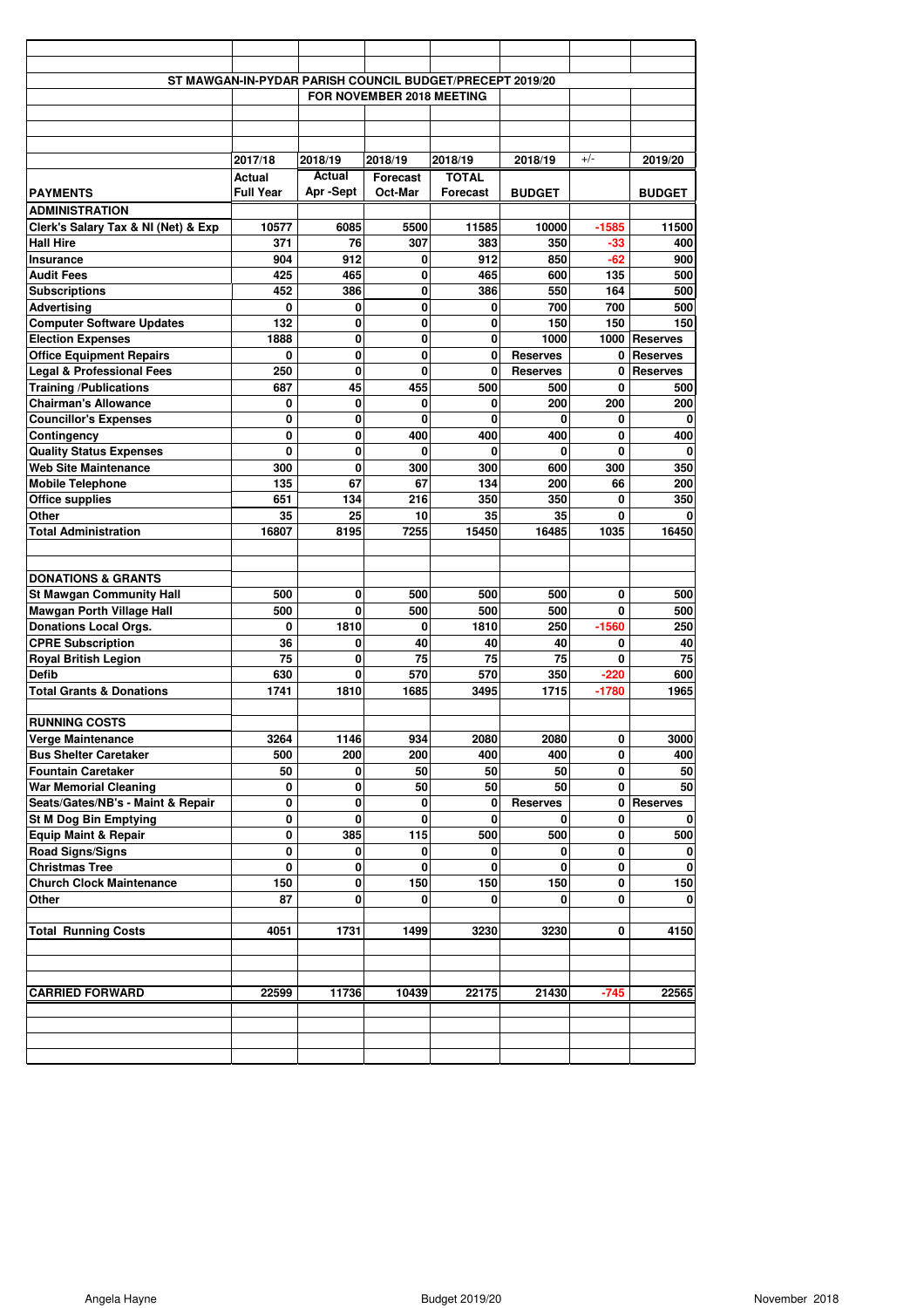| ST MAWGAN-IN-PYDAR PARISH COUNCIL BUDGET/PRECE(EPT 2019/20       |                   |                      |                     |                                 |                         |                |                       |
|------------------------------------------------------------------|-------------------|----------------------|---------------------|---------------------------------|-------------------------|----------------|-----------------------|
|                                                                  |                   |                      |                     |                                 |                         |                |                       |
|                                                                  |                   |                      |                     |                                 |                         |                |                       |
|                                                                  |                   | 2018/19              | 2018/19             | 2018/19                         | 2018/19                 | $+/-$          | 2019/20               |
|                                                                  | Actual<br>2017/18 | Actual<br>Apr - Sept | Forecast<br>Oct-Mar | <b>TOTAL</b><br><b>Forecast</b> | <b>BUDGET</b>           |                | <b>BUDGET</b>         |
|                                                                  |                   |                      |                     |                                 |                         |                |                       |
| <b>BROUGHT FORWARD</b>                                           | 22599             | 11736                | 10439               | 22175                           | 21430                   | $-745$         | 22565                 |
|                                                                  |                   |                      |                     |                                 |                         |                |                       |
| <b>PLAYING FIELD</b><br><b>Maintenance Contract</b>              | 2346              | 1335                 | 1335                | 2670                            | 2670                    | 0              | 2700                  |
| Rent                                                             | 200               | $\bf{0}$             | 100                 | 100                             | 100                     | $\mathbf{0}$   | 100                   |
| <b>Play Equipment Inspection</b>                                 | 70                | 70                   | ŋ                   | 70                              | 80                      | 10             | 80                    |
| <b>Play Area Maintenance</b>                                     | 0                 | 265                  | 3680                | 3945                            | 1000                    |                | -2945 Reserves        |
| <b>BURIAL GROUND</b>                                             |                   |                      |                     |                                 |                         |                |                       |
| <b>Maintenance Contract</b>                                      | 2720              | 1841                 | 1514                | 3355                            | 3355                    | 0              | 3400                  |
| Rates                                                            | 435               | 482                  | 0                   | 482                             | 450                     | $-32$          | 480                   |
| <b>General Repairs</b>                                           | 0                 | 0                    | 0                   | $\mathbf{0}$                    | <b>Reserves</b>         |                | 0 Reserves            |
| <b>CLOSED CHURCHYARD</b>                                         |                   |                      |                     |                                 |                         |                |                       |
| <b>Maintenance Contract</b>                                      | 2752              | 1508                 | 1642                | 3150                            | 3150                    | 0              | 3200                  |
| <b>General Repairs</b>                                           | $\Omega$          | 0                    | 0                   | 0                               | 250                     | 250            | 250                   |
|                                                                  |                   |                      |                     |                                 |                         |                |                       |
| <b>FOOTPATHS</b><br><b>Maintenance Contract</b>                  | 2500              | 1640                 | 760                 | 2400                            | 2400                    | 0              | 3000                  |
| <b>General Repairs</b>                                           | 0                 | 0                    | 0                   | 0                               | 0                       | $\bf{0}$       | 0                     |
|                                                                  |                   |                      |                     |                                 |                         |                |                       |
| <b>BEACH</b>                                                     |                   |                      |                     |                                 |                         |                |                       |
| <b>Cleaning Contract</b><br><b>Litter Bins</b>                   | 4690<br>0         | 5070<br>850          | 120<br>0            | 5190<br>850                     | 4690<br><b>Reserves</b> | $-500$         | 4200<br>-850 Reserves |
| <b>Signs</b>                                                     | 0                 | 0                    | 0                   | 0                               | 100                     | 100            | 100                   |
| <b>Access Maintenance</b>                                        | 0                 | 0                    | 0                   | 0                               | <b>Reserves</b>         |                | 0 Reserves            |
| <b>ST MAWGAN TOILETS</b>                                         |                   |                      |                     |                                 |                         |                |                       |
| <b>Cleaning contract</b>                                         | 2520              | 1260                 | 1260                | 2520                            | 2520                    | 0              | 3780                  |
| <b>Water Testing</b>                                             | 399               | 272                  | 272                 | 544                             | 400                     | $-144$         | 550                   |
| <b>Wallgate Contract (Soap)</b>                                  | 616               | 0                    | 0                   | 0                               | 650                     | 650            | 0                     |
| <b>South West Water</b><br><b>Maintenance &amp; Repairs</b>      | 204<br>0          | 111<br>65            | 139<br>185          | 250<br>250                      | 250<br>250              | 0<br>0         | 300<br>250            |
|                                                                  |                   |                      |                     |                                 |                         |                |                       |
| <b>CAPITAL EXPENDITURE</b>                                       | $\mathbf{0}$      | 1653                 | 260                 | 1913                            | $\bf{0}$                | $-1913$        | $\mathbf{0}$          |
| <b>CONTINGENCY</b>                                               | 0                 | 0                    | 500                 | 500                             | 500                     | 0              | 500                   |
|                                                                  |                   |                      |                     |                                 |                         |                |                       |
| <b>PROJECTS</b><br><b>Playground Equipment</b>                   | 0                 | 0                    | 0                   | $\mathbf{0}$                    | <b>Reserves</b>         |                | 0 Reserves            |
| Play area fencing                                                | 0                 | 0                    | 0                   | $\mathbf{0}$                    | <b>Reserves</b>         |                | 0 Reserves            |
|                                                                  |                   |                      |                     |                                 |                         |                |                       |
| <b>TOTAL PAYMENTS</b>                                            | 42051             | 28158                | 22206               | 50364                           | 44245                   | $-6119$        | 45455                 |
|                                                                  |                   |                      |                     |                                 |                         |                |                       |
|                                                                  | 2017/18           | 2018/19              | 2018/19             | 2018/19                         | 2018/19                 | $+/-$          | 2019/20               |
|                                                                  |                   | Actual               | <b>Forecast</b>     | <b>TOTAL</b>                    |                         |                |                       |
| <b>RECEIPTS</b>                                                  |                   | <b>April-Sept</b>    | Oct-Mar             | <b>Forecast</b>                 | <b>BUDGET</b>           |                | <b>BUDGET</b>         |
| Precept                                                          | 37,000            | 37,000               | 0                   | 37,000                          | 37,000                  | 0              | 38,000                |
| <b>Council Tax Support Grant (CC)</b><br><b>Solar Park Grant</b> | 901<br>2,588      | 698<br>2,590         | 0<br>0              | 698<br>2,590                    | 900                     | (202)          | 600                   |
| S 106 funds                                                      | 0                 | 0                    | 6,000               | 6,000                           | 0<br>0                  | 2,590<br>6,000 | 0<br>0                |
| <b>Beach Contributions (Business)</b>                            | 1,586             | 2,655                | 200                 | 2,855                           | 2,000                   | 855            | 2,500                 |
| <b>St Mawgan Toilet Contributions</b>                            | 300               | 50                   | 450                 | 500                             | 500                     | 0              | 250                   |
| <b>Bank Interest</b>                                             | 22                | 12                   | 13                  | 25                              | 25                      | 0              | 25                    |
| <b>Local Maintenance Project</b><br><b>Burial Ground Fees</b>    | 0<br>1,875        | 2,770<br>355         | 0<br>550            | 2,770<br>905                    | 1,199<br>500            | 1,571<br>405   | 1,100<br>500          |
| Other                                                            | 10                | 1,553                | 0                   | 1,553                           | 0                       | 1,553          | 0                     |
| <b>TOTAL RECEIPTS</b>                                            | 44,282            | 47,683               | 7,213               | 54,896                          | 42,124                  | 12,772         | 42,975                |
| Surplus/Deficit                                                  | 2,231             |                      |                     | 4,532                           | (2, 121)                | 6,653          | (2,480)               |
| (brackets = deficit)                                             |                   |                      |                     |                                 |                         |                |                       |
|                                                                  |                   |                      |                     |                                 |                         |                |                       |
|                                                                  |                   |                      |                     |                                 |                         |                |                       |
|                                                                  |                   |                      |                     |                                 |                         |                |                       |